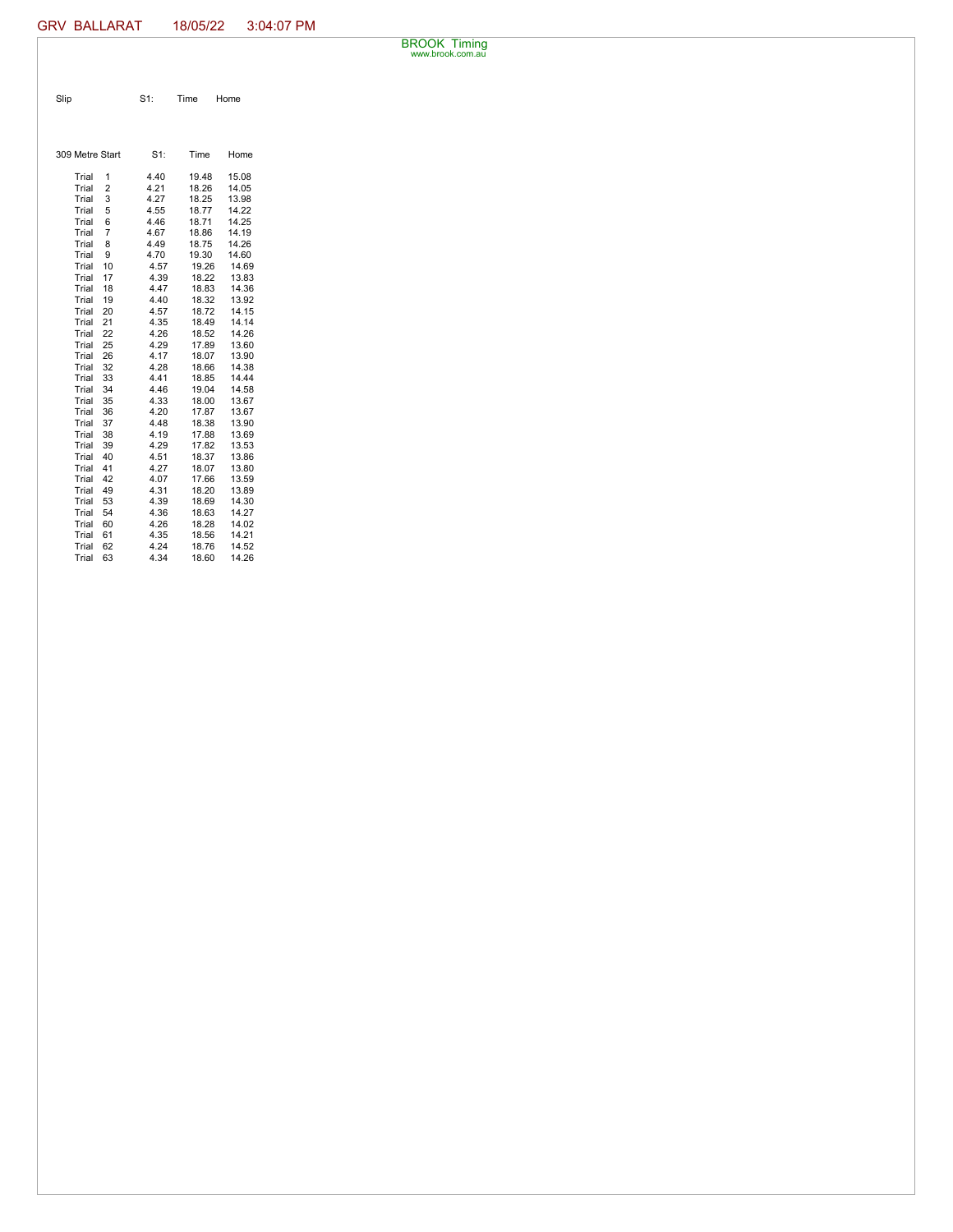## BROOK Timing www.brook.com.au

Page 2 18/05/22

| 390 Metre Start | $S1$ : | Time  | Home  |       |
|-----------------|--------|-------|-------|-------|
| Trial<br>2      | 8.93   | 23.00 | 14.07 |       |
| Trial<br>3      | 8.68   | 22.98 | 14.30 |       |
| 11<br>Trial     | 8.87   | 23.04 | 14.17 |       |
| 12<br>Trial     | 9.13   | 23.67 | 14.54 |       |
| Trial<br>13     | 8.92   | 23.23 | 14.31 |       |
| Trial<br>14     | 8.82   | 23.66 | 14.84 |       |
| Trial<br>15     | 8.52   | 22.22 | 13.70 |       |
| Trial<br>16     | 8.49   | 22.52 | 14.03 |       |
| 27<br>Trial     | 8.57   | 22.85 | 14.28 |       |
| Trial<br>28     | 8.76   | 23.26 | 14.50 |       |
| Trial<br>29     | 8.70   | 23.22 | 14.52 |       |
| Trial<br>30     | 8.90   | -- -- |       |       |
| 43<br>Trial     | 8.58   | 22.69 | 14.11 |       |
| 44<br>Trial     | 8.44   | 22.26 | 13.82 |       |
| Trial<br>45     | 8.62   | 22.63 | 14.01 |       |
| Trial<br>46     | 8.61   | 22.75 | 14.14 |       |
| Trial<br>47     | 8.36   | 22.27 | 13.91 |       |
| Trial<br>50     | 8.64   | 22.76 | 14.12 |       |
| 51<br>Trial     | 8.61   | 22.94 | 14.33 |       |
| 52<br>Trial     | 8.49   | 22.50 | 14.01 |       |
| 55<br>Trial     | 8.67   | 23.20 | 14.53 |       |
| Trial<br>56     | 8.39   | 22.42 | 14.03 |       |
| Trial<br>57     | 8.51   | 22.30 | 13.79 |       |
| Trial<br>58     | 8.87   | 23.23 | 14.36 |       |
| Trial<br>59     | 8.75   | 23.25 | 14.50 |       |
|                 |        |       |       |       |
| 450 Metre Start | $S1$ : | S2:   | Time  | Home  |
| Trial<br>31     | 6.99   | 12.00 | 26.57 | 14.57 |
| Trial<br>48     | 6.61   | 11.40 | 25.65 | 14.25 |
|                 |        |       |       |       |
| 545 Metre Start | S1:    | S2:   | Time  | Home  |